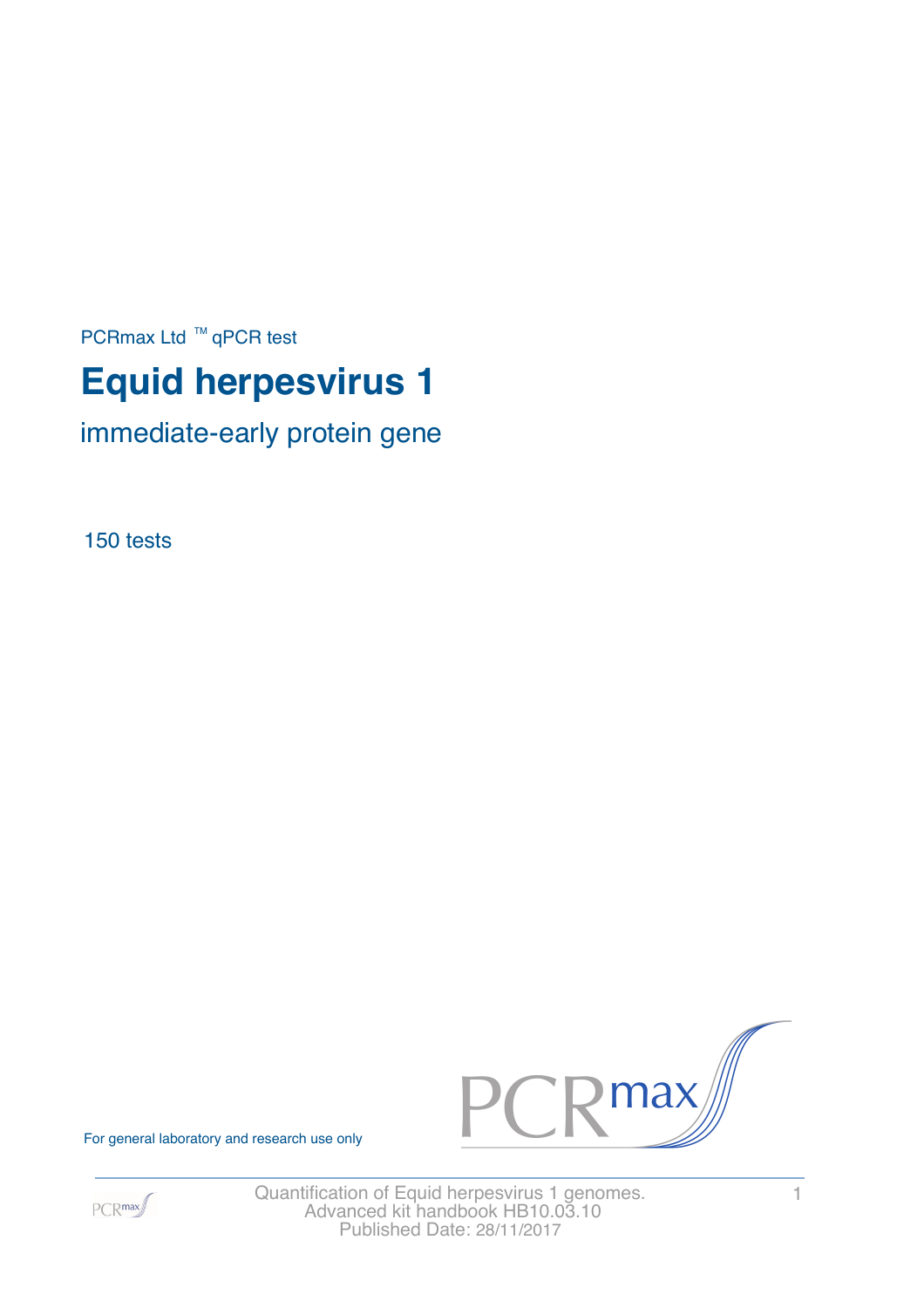# Introduction to Equid herpesvirus 1

Equid Herpes virus is a double stranded DNA virus which is responsible for acute febrile respiratory disease in horses upon primary infection and it is characterized by rhinopharyngitis and tracheobronchitis. The virus is a member of the genus Varicellovirus, which belongs to the subfamily Alphaherpesvirinae. The genome is approximately 150 kb long, containing 80 genes, 72 of which correspond to genes of unique copy and 4 to duplicate genes. The linear DNA is composed of two regions, L (Long) and S (Short). The region S is flanked by two inverted repeat regions: an internal repeat sequence (IRS) and a terminal repeat sequence (TRS) which allow the generation of two equimolar isomers. Region L consists of a unique sequence flanked by small inverted repeats (IRS and TRS).

The virus can spread through the air, contaminated equipment, clothing and hands. It is unique in its ability to target and attack three separate organ systems of the horse. Primary infection of the virus occurs at the vascular epithelium especially the nasal mucosa and lungs. It gains access to peripheral tissues via cell-associated viremia, which may manifest as abortion or neurologic disease. The infection damages the microvasculature of the central nervous system due to initiation of an inflammatory cascade, vasculitis, microthombosis and extravasation of mononuclear cells resulting in haemorrhage. Foals that are infected with EHV-1 are born sick at birth and suffer a fatal outcome unaffected by any intensive treatments.

Clinical signs are most intense and virus shedding most abundant during the first few days of infection. Horses develop a neurological disease, suffering from weakness and paralysis of the hind limb muscles that results in lack of coordination, gait abnormalities and the inability to stand up from a sitting position. The time between an initial EHV-1 infection of the respiratory tract and the onset of neurological signs is about 8-12 days. The neurological symptoms appear suddenly and reach peak intensity within 48 hours.

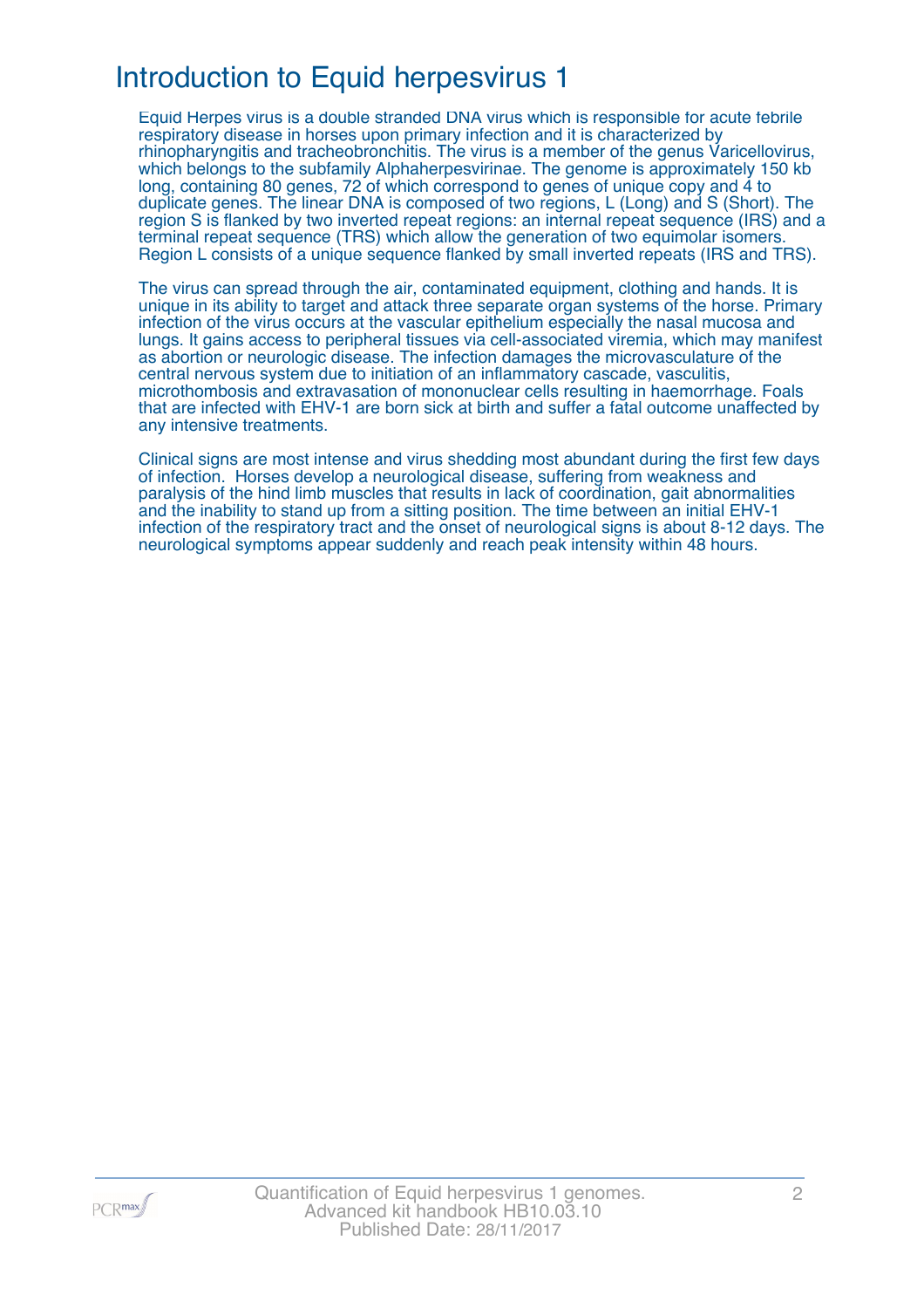The PCR Max qPCR Kit for Equid herpesvirus 1 (EHV-1) genomes is designed for the in vitro quantification of EHV-1 genomes. The kit is designed to have the broadest detection profile possible whilst remaining specific to the EHV-1 genome.

The primers and probe sequences in this kit have 100% homology with a broad range of EHV-1 sequences based on a comprehensive bioinformatics analysis.

If you require further information, or have a specific question about the detection profile of this kit then please send an e.mail to CPtechsupport@coleparmer.com and our bioinformatics team will answer your question.

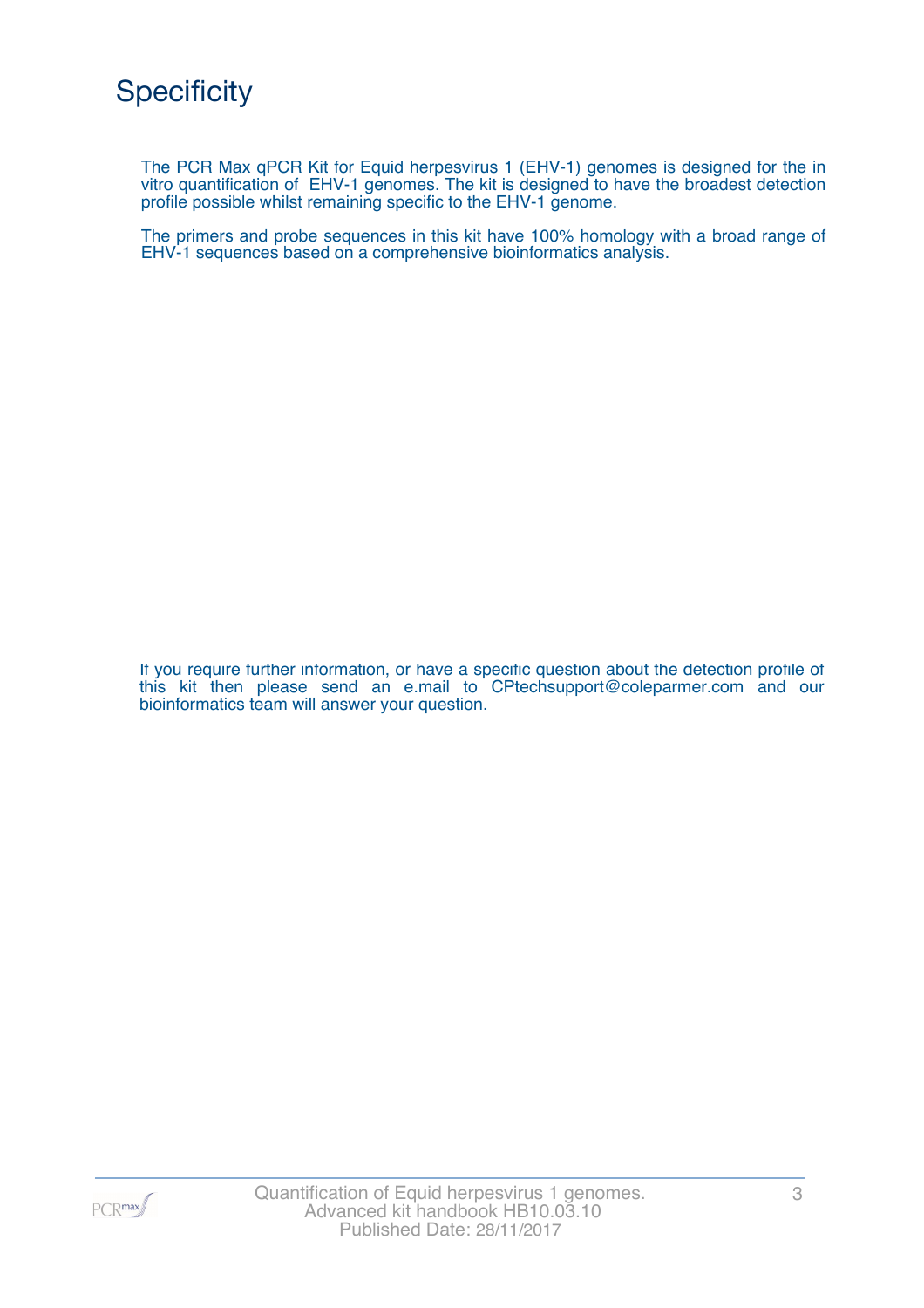### Kit contents

- **EHV-1 specific primer/probe mix (150 reactions BROWN)** FAM labelled
- **EHV-1 positive control template (for Standard curve RED)**
- **Internal extraction control primer/probe mix (150 reactions BROWN)** VIC labelled as standard
- **Internal extraction control DNA (150 reactions BLUE)**
- **Endogenous control primer/probe mix (150 reactions BROWN)** FAM labelled
- **RNase/DNase free water (WHITE)** for resuspension of primer/probe mixes
- **Template preparation buffer (YELLOW)** for resuspension of and internal extraction control template, positive control template and standard curve preparation

# Reagents and equipment to be supplied by the user

#### **Real-time PCR Instrument**

#### **DNA extraction kit**

This kit is designed to work well with all processes that yield high quality DNA with minimal PCR inhibitors.

#### **Lyophilised 2X qPCR Master Mix**

This kit is designed to be compatible with all commercially available master mixes that run with standard cycling conditions.

**Pipettors and Tips**

**Vortex and centrifuge**

#### **Thin walled 1.5 ml PCR reaction tubes**

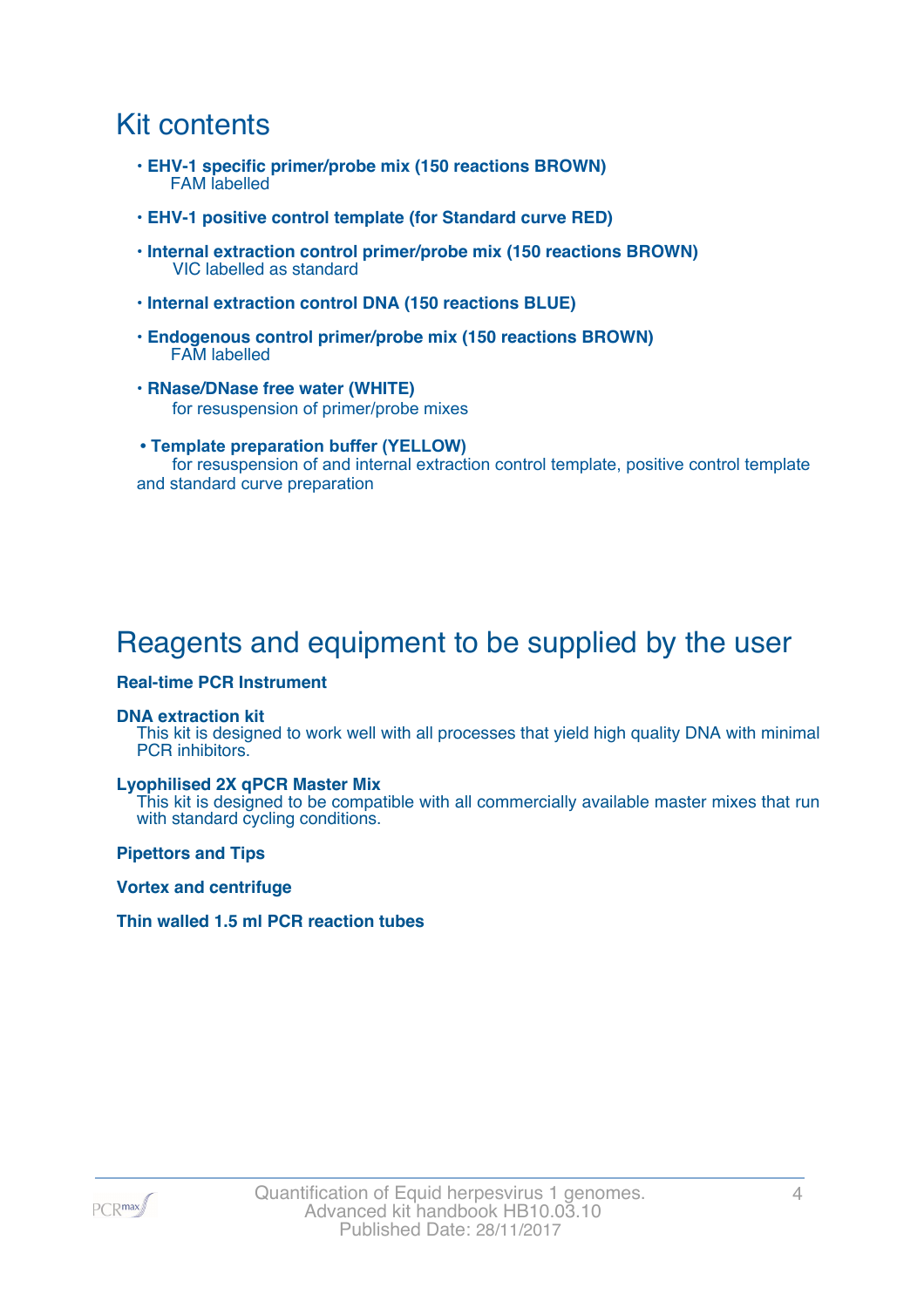### Kit storage and stability

This kit is stable at room temperature but should be stored at -20°C on arrival. Once the lyophilised components have been resuspended they should not be exposed to temperatures above -20ºC for longer than 30 minutes and unnecessary repeated freeze/thawing should be avoided. The kit is stable for six months from the date of resuspension under these circumstances.

If a standard curve dilution series is prepared this can be stored frozen for an extended period. If you see any degradation in this serial dilution a fresh standard curve can be prepared from the positive control.

PCRmax does not recommend using the kit after the expiry date stated on the pack.

### Suitable sample material

All kinds of sample material suited for PCR amplification can be used. Please ensure the samples are suitable in terms of purity, concentration, and DNA integrity (An internal PCR control is supplied to test for non specific PCR inhibitors). Always run at least one negative control with the samples. To prepare a negative-control, replace the template DNA sample with RNase/DNase free water.

### Dynamic range of test

Under optimal PCR conditions PCRmax EHV-1 detection kits have very high priming efficiencies of >95% and can detect less than 100 copies of target template.

### Notices and disclaimers

This product is developed, designed and sold for research purposes only. It is not intended for human diagnostic or drug purposes or to be administered to humans unless clearly expressed for that purpose by the Food and Drug Administration in the USA or the appropriate regulatory authorities in the country of use. During the warranty period Master Mix detection kits allow precise and reproducible data recovery combined with excellent sensitivity. For data obtained by violation to the general GLP guidelines and the manufacturer's recommendations the right to claim under guarantee is expired. PCR is a proprietary technology covered by several US and foreign patents. These patents are owned by Roche Molecular Systems Inc. and have been sub-licensed by PE Corporation in certain fields. Depending on your specific application you may need a license from Roche or PE to practice PCR. Additional information on purchasing licenses to practice the PCR process may be obtained by contacting the Director of Licensing at Roche Molecular Systems, 1145 Atlantic Avenue, Alameda, CA 94501 or Applied Biosystems business group of the Applera Corporation, 850 Lincoln Centre Drive, Foster City, CA 94404. In addition, the 5' nuclease assay and other homogeneous amplification methods used in connection with the PCR process may be covered by U. S. Patents 5,210,015 and 5,487,972, owned by Roche Molecular Systems, Inc, and by U.S. Patent 5,538,848, owned by The Perkin-Elmer Corporation.

### **Trademarks**

#### Master Mix™ is a trademark of Cole-Parmer Ltd.

The PCR process is covered by US Patents 4,683,195, and 4,683,202 and foreign equivalents owned by Hoffmann-La Roche AG. BI, ABI PRISM® GeneAmp® and MicroAmp® are registered trademarks of the Applera Genomics (Applied Biosystems Corporation). BIOMEK® is a registered trademark of Beckman Instruments, Inc.; iCycler™ is a registered trademark of Bio-Rad Laboratories, Rotor-Gene is a trademark of Corbett Research. LightCycler™ is a registered trademark of the Idaho Technology Inc. GeneAmp®, TaqMan® and AmpliTaqGold® are registered trademarks of Roche Molecular Systems, Inc., The purchase of the Master Mix reagents cannot be construed as an authorization or implicit license to practice PCR under any patents held by Hoffmann-LaRoche Inc.

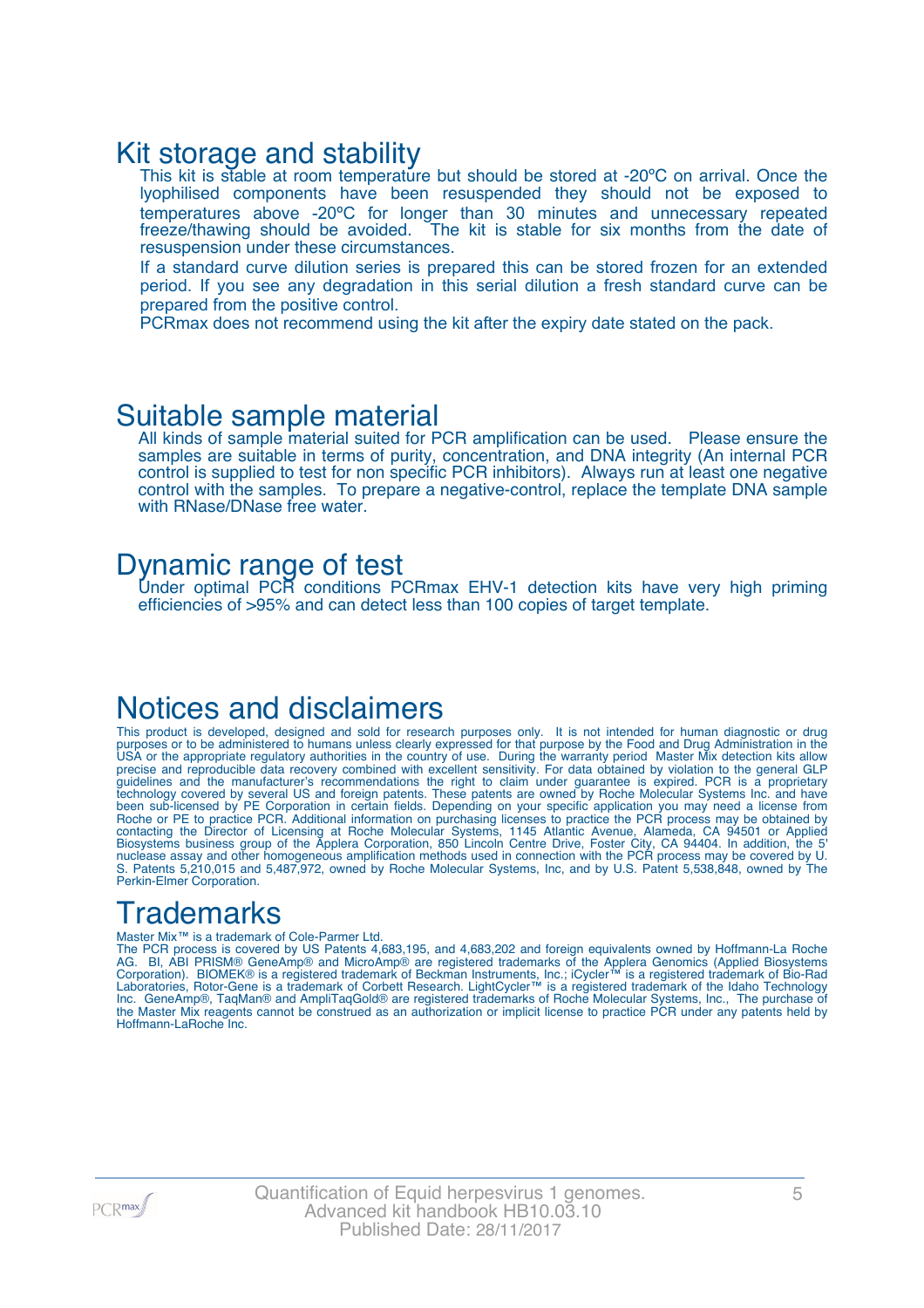### Principles of the test

#### **Real-time PCR**

A EHV-1 specific primer and probe mix is provided and this can be detected through the FAM channel.

The primer and probe mix provided exploits the so-called TaqMan® principle. During PCR amplification, forward and reverse primers hybridize to the EHV-1 DNA. A fluorogenic probe is included in the same reaction mixture which consists of a DNA probe labeled with a 5`-dye and a 3`-quencher. During PCR amplification, the probe is cleaved and the reporter dye and quencher are separated. The resulting increase in fluorescence can be detected on a range of real-time PCR platforms.

#### **Positive control**

For copy number determination and as a positive control for the PCR set up, the kit contains a positive control template. This can be used to generate a standard curve of EHV-1 copy number / Cq value. Alternatively the positive control can be used at a single dilution where full quantitative analysis of the samples is not required. Each time the kit is used, at least one positive control reaction must be included in the run. A positive result indicates that the primers and probes for detecting the target EHV-1 gene worked properly in that particular experimental scenario. If a negative result is obtained the test results are invalid and must be repeated. Care should be taken to ensure that the positive control does not contaminate any other kit component which would lead to false-positive results. This can be achieved by handling this component in a Post PCR environment. Care should also be taken to avoid cross-contamination of other samples when adding the positive control to the run. This can be avoided by sealing all other samples and negative controls before pipetting the positive control into the positive control well.

#### **Negative control**

To validate any positive findings a negative control reaction should be included every time the kit is used. For this reaction the RNase/DNase free water should be used instead of template. A negative result indicates that the reagents have not become contaminated while setting up the run.

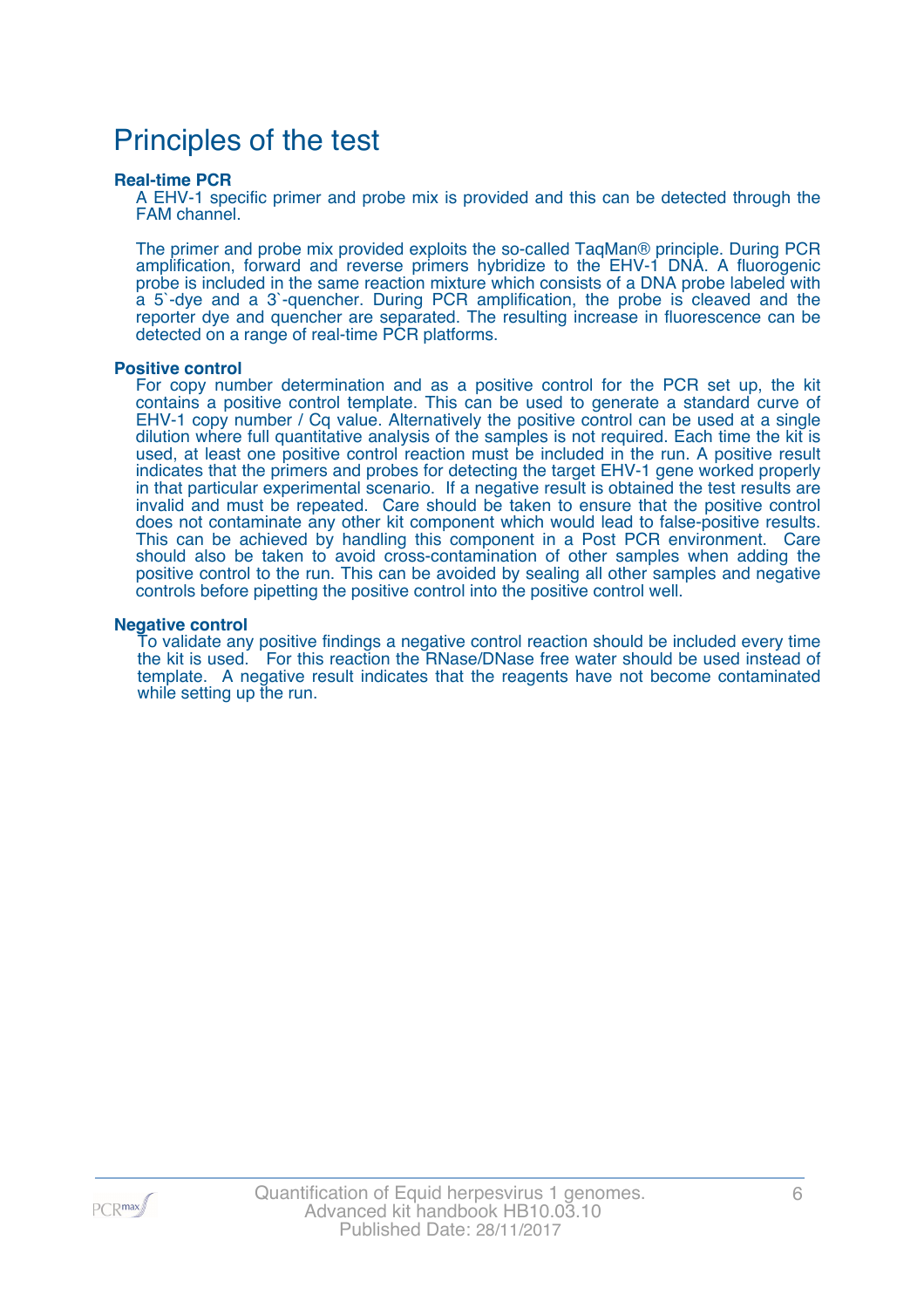#### **Internal DNA extraction control**

When performing DNA extraction, it is often advantageous to have an exogenous source of DNA template that is spiked into the lysis buffer. This control DNA is then co-purified with the sample DNA and can be detected as a positive control for the extraction process. Successful co-purification and real-time PCR for the control DNA also indicates that PCR inhibitors are not present at a high concentration.

A separate primer and probe mix are supplied with this kit to detect the exogenous DNA using real-time PCR. The primers are present at PCR limiting concentrations which allows multiplexing with the target sequence primers. Amplification of the control DNA does not interfere with detection of the EHV-1 target DNA even when present at low copy number. The Internal control is detected through the VIC channel and gives a Cq value of 28+/-3.

#### **Endogenous control**

To confirm extraction of a valid biological template, a primer and probe mix is included to detect an endogenous gene. Detection of the endogenous control is through the FAM channel and it is NOT therefore possible to perform a multiplex with the EHV-1 primers. A poor endogenous control signal may indicate that the sample did not contain sufficient biological material.

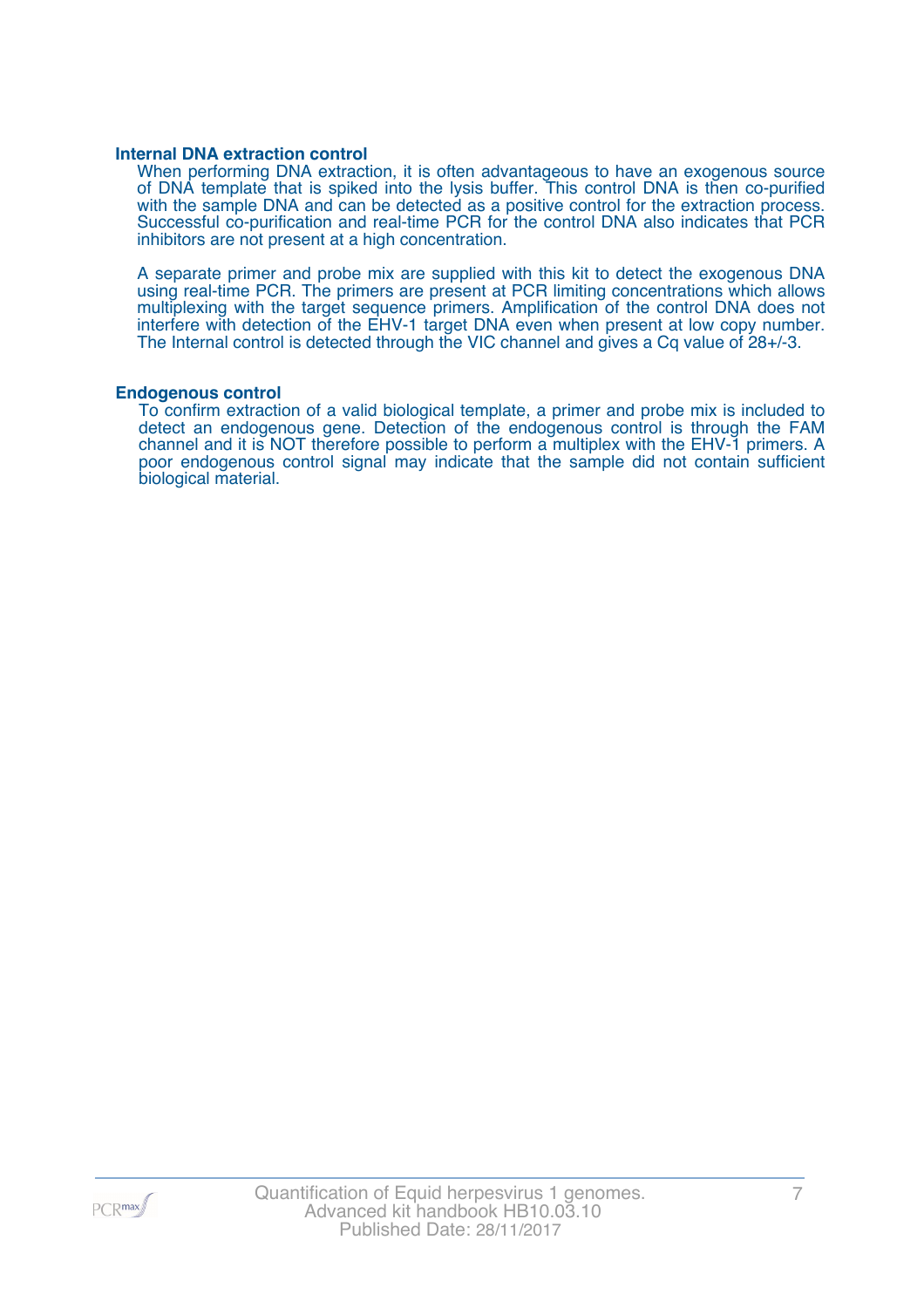### Resuspension Protocol

To minimize the risk of contamination with foreign DNA, we recommend that all pipetting be performed in a PCR clean environment. Ideally this would be a designated PCR lab or PCR cabinet. Filter tips are recommended for all pipetting steps.

- **1. Pulse-spin each tube in a centrifuge before opening.** This will ensure lyophilised primer and probe mix is in the base of the tube and is not spilt upon opening the tube.
- **2. Resuspend the primer/probe mixes in the RNase/DNase free water supplied, according to the table below:**

To ensure complete resuspension, vortex each tube thoroughly.

| Component - resuspend in water                       | Volume  |
|------------------------------------------------------|---------|
| <b>Pre-PCR pack</b>                                  |         |
| EHV-1 primer/probe mix (BROWN)                       | 165 µl  |
| Internal extraction control primer/probe mix (BROWN) | $165$ µ |
| Endogenous control primer/probe mix (BROWN)          | 165 ul  |

**3. Resuspend the internal control template and positive control template in the template preparation buffer supplied, according to the table below:** To ensure complete resuspension, vortex the tube thoroughly.

| Component - resuspend in template preparation buffer |          |  |
|------------------------------------------------------|----------|--|
| <b>Pre-PCR heat-sealed foil</b>                      |          |  |
| Internal extraction control DNA (BLUE)               | 600 µl   |  |
| <b>Post-PCR heat-sealed foil</b>                     |          |  |
| EHV-1 Positive Control Template (RED) *              | $500$ µl |  |

\* This component contains high copy number template and is a VERY significant contamination risk. It must be opened and handled in a separate laboratory environment, away from the other components.

### DNA extraction

The internal extraction control DNA can be added either to the DNA lysis/extraction buffer or to the DNA sample once it has been resuspended in lysis buffer.

**DO NOT add the internal extraction control DNA directly to the unprocessed biological sample as this will lead to degradation and a loss in signal.**

- **1. Add 4µl of the Internal extraction control DNA (BLUE) to each sample in DNA lysis/extraction buffer per sample.**
- **2. Complete DNA extraction according to the manufacturers protocols.**

PCR<sub>max</sub>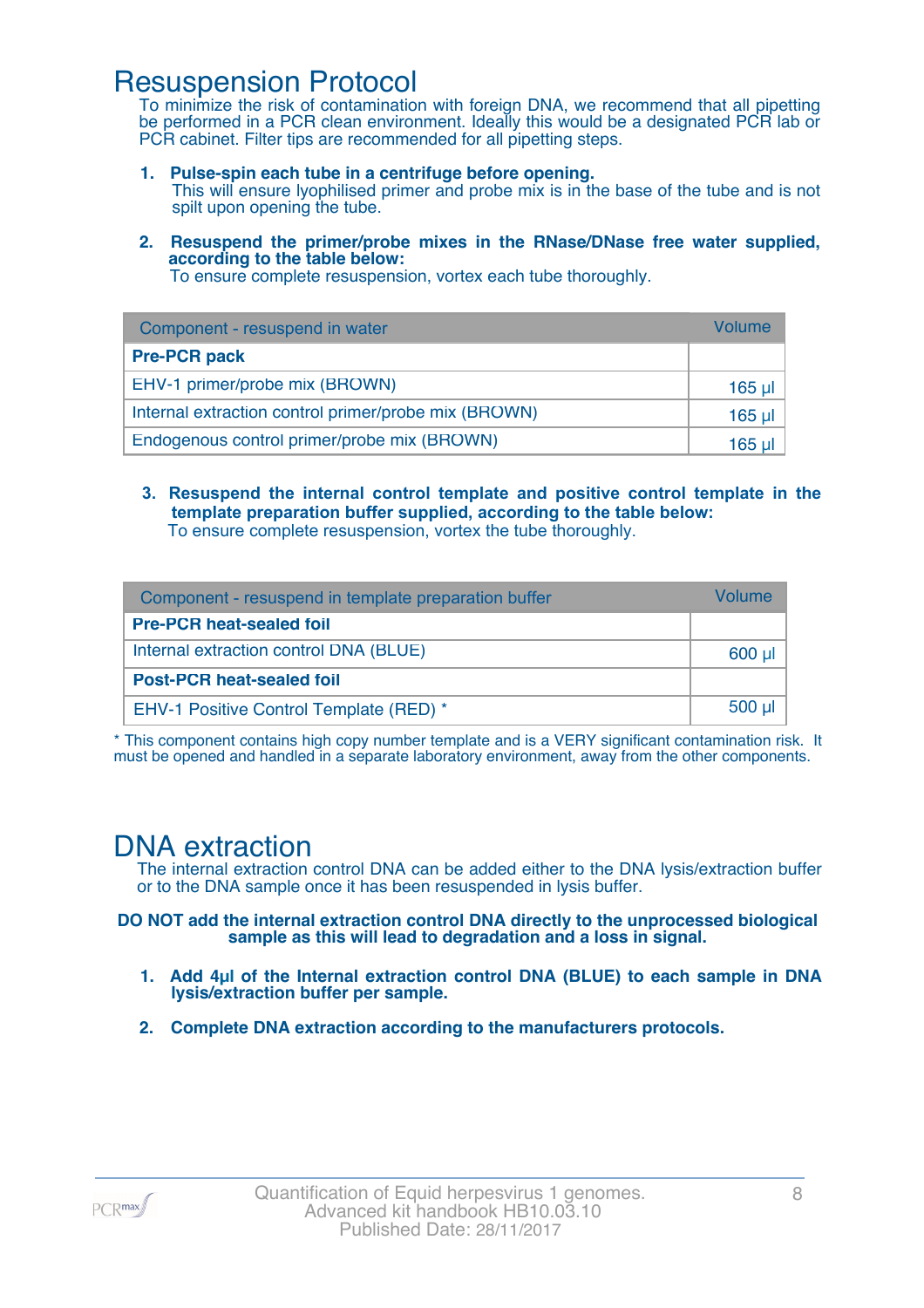# qPCR detection protocol

**1. For each DNA sample prepare a reaction mix according to the table below:** Include sufficient reactions for positive and negative controls.

| Component                                            | Volume          |
|------------------------------------------------------|-----------------|
| Lyophilised 2X qPCR Master Mix                       | 10 <sub>µ</sub> |
| EHV-1 primer/probe mix (BROWN)                       | 1 µl            |
| Internal extraction control primer/probe mix (BROWN) | 1 µl            |
| RNase/DNase free water (WHITE)                       | 3 <sub>µ</sub>  |
| <b>Final Volume</b>                                  | 15 µl           |

#### **2. For each DNA sample prepare an endogenous control reaction according to the table below (Optional):**

This control reaction will provide crucial information regarding the quality of the biological sample.

| Component                                   | Volume       |
|---------------------------------------------|--------------|
| Lyophilised 2X qPCR Master Mix              | 10 ul        |
| Endogenous control primer/probe mix (BROWN) | 1 ul         |
| RNase/DNase free water (WHITE)              | 4 ul         |
| <b>Final Volume</b>                         | <u>15 ul</u> |

- **3. Pipette 15µl of each mix into individual wells according to your real-time PCR experimental plate set up.**
- **4. Prepare sample DNA templates for each of your samples.**
- **5. Pipette 5µl of DNA template into each well, according to your experimental plate set up.**

For negative control wells use 5µl of RNase/DNase free water. The final volume in each well is 20ul.

**6. If a standard curve is included for quantitative analysis prepare a reaction mix according to the table below:**

| Component                      | Volume   |
|--------------------------------|----------|
| Lyophilised 2X qPCR Master Mix | $10 \mu$ |
| EHV-1 primer/probe mix (BROWN) | 1 µl     |
| RNase/DNase free water (WHITE) | $4 \mu$  |
| <b>Final Volume</b>            | $15 \mu$ |

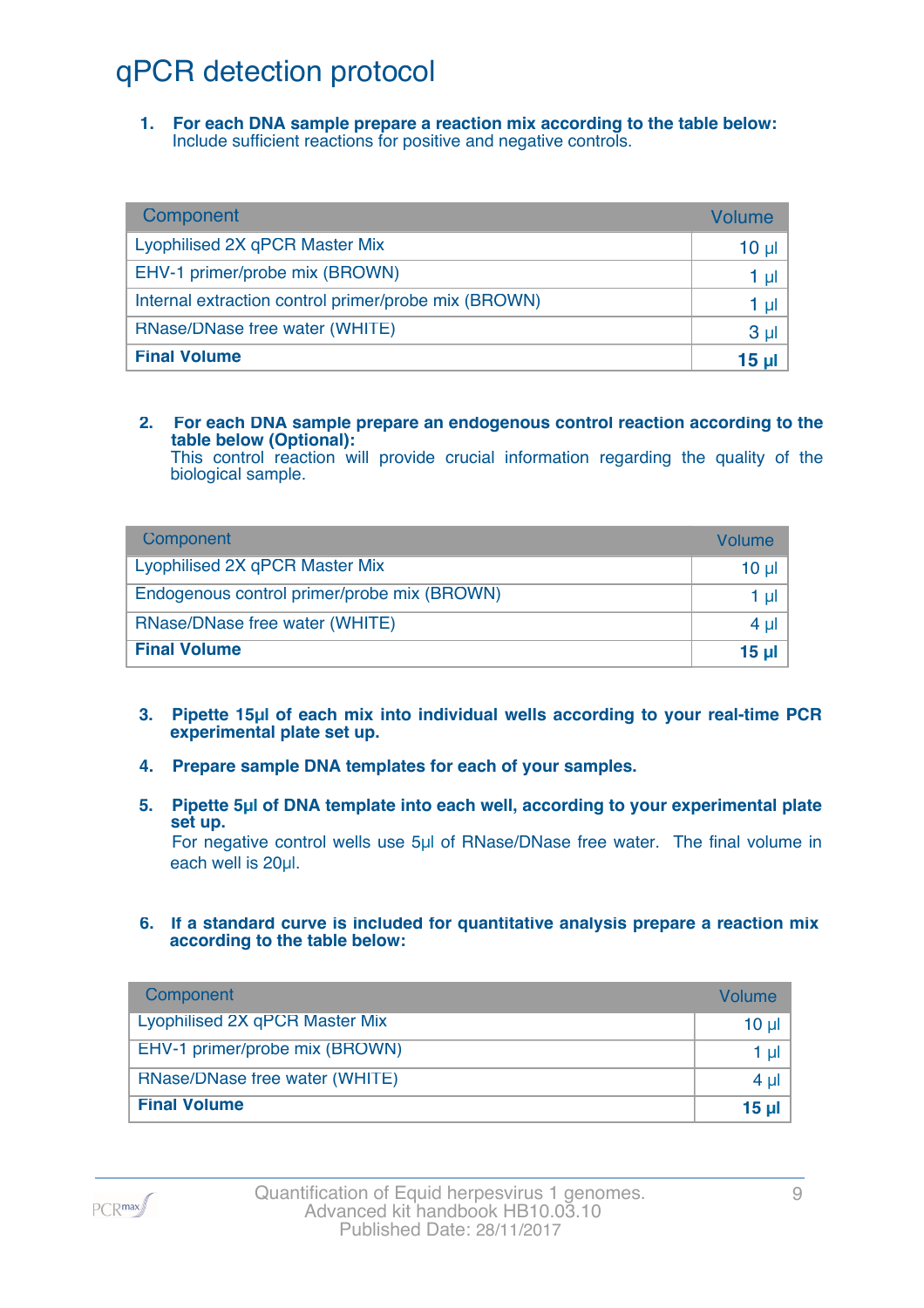#### **7. Preparation of standard curve dilution series.**

- 1) Pipette 90µl of template preparation buffer into 5 tubes and label 2-6
- 2) Pipette 10µl of Positive Control Template (RED) into tube 2
- 3) Vortex thoroughly
- 4) Change pipette tip and pipette 10µl from tube 2 into tube 3
- 5) Vortex thoroughly

Repeat steps 4 and 5 to complete the dilution series

| <b>Standard Curve</b>         | <b>Copy Number</b>     |
|-------------------------------|------------------------|
| Tube 1 Positive control (RED) | $2 \times 10^5$ per µl |
| Tube 2                        | $2 \times 10^4$ per µl |
| Tube 3                        | $2 \times 10^3$ per µl |
| Tube 4                        | $2 \times 10^2$ per µl |
| Tube 5                        | 20 per µl              |
| Tube 6                        | 2 per µl               |

**8. Pipette 5µl of standard template into each well for the standard curve according to your experimental plate set up.** The final volume in each well is 20µl.

# qPCR amplification protocol

Amplification conditions using Lyophilised 2X qPCR Master Mix.

|             | <b>Step</b>              | <b>Time</b>     | <b>Temp</b> |
|-------------|--------------------------|-----------------|-------------|
|             | Enzyme activation        | 2 min           | 95 °C       |
| Cycling x50 | <b>Denaturation</b>      | 10 <sub>s</sub> | 95 °C       |
|             | <b>DATA COLLECTION *</b> | 60 <sub>s</sub> | 60 °C       |

\* Fluorogenic data should be collected during this step through the FAM and VIC channels

PCR<sub>max</sub>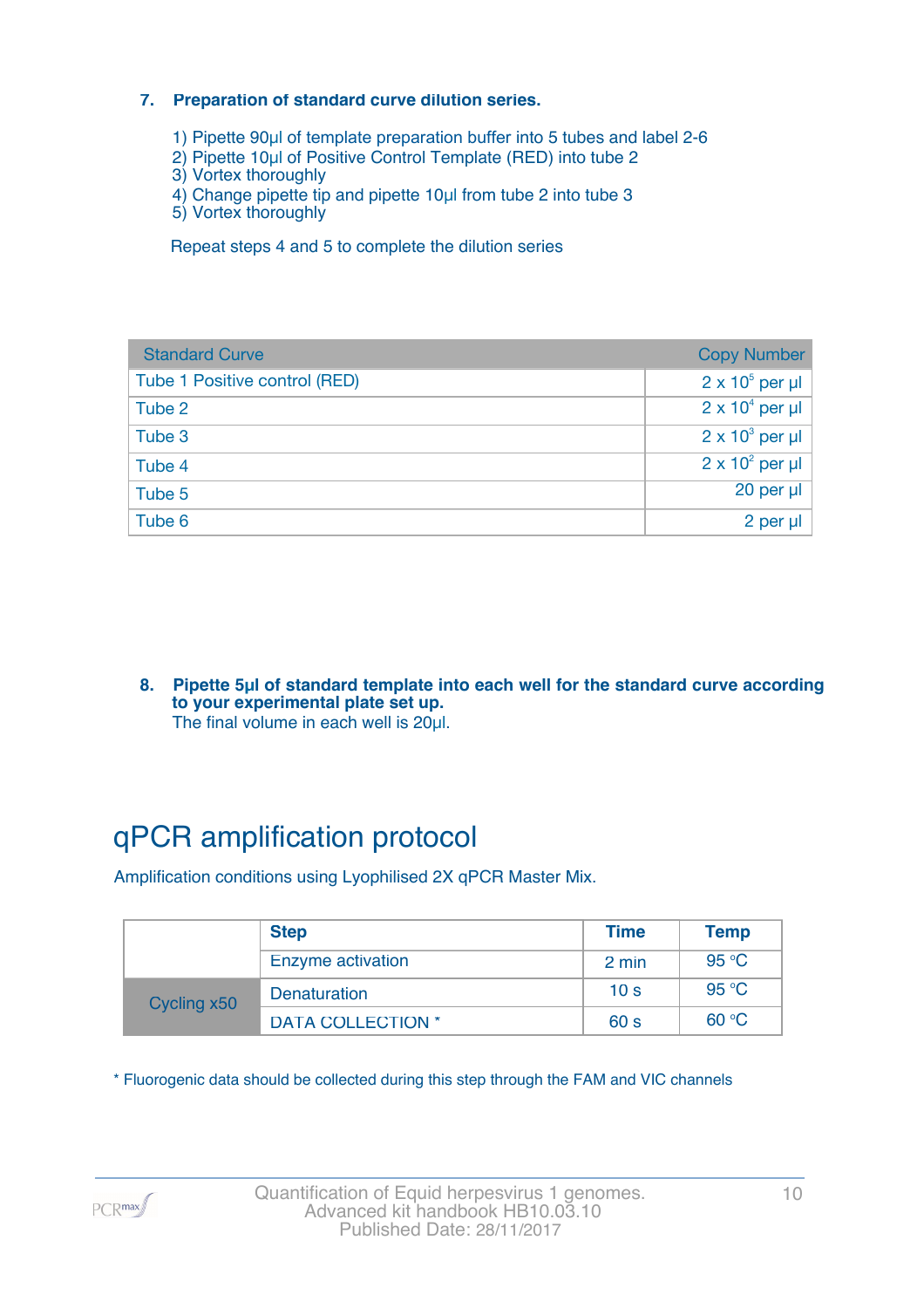# Interpretation of Results

| <b>Target</b><br>(FAM) | <b>Internal</b><br>control<br>(NIC) | <b>Positive</b><br>control | <b>Negative</b><br>control | Interpretation                                                                                                  |
|------------------------|-------------------------------------|----------------------------|----------------------------|-----------------------------------------------------------------------------------------------------------------|
| $\leq 30$              | $+ 1 -$                             | ٠                          |                            | <b>POSITIVE QUANTITATIVE RESULT</b><br>calculate copy number                                                    |
| > 30                   | ÷                                   | ٠                          |                            | <b>POSITIVE QUANTITATIVE RESULT</b><br>calculate copy number                                                    |
| > 30                   |                                     |                            |                            | <b>POSITIVE QUALITATIVE RESULT</b><br>do not report copy number as this<br>may be due to poor sample extraction |
|                        | ÷                                   | ٠                          |                            | <b>NEGATIVE RESULT</b>                                                                                          |
| $+ 1 -$                | $+ 1 -$                             | ÷                          | $\leq 35$                  | <b>EXPERIMENT FAILED</b><br>due to test contamination                                                           |
| $+ 1 -$                | $+ 1 -$                             | ÷                          | > 35                       | $\star$                                                                                                         |
|                        |                                     | ÷                          |                            | <b>SAMPLE PREPARATION FAILED</b>                                                                                |
|                        |                                     |                            |                            | <b>EXPERIMENT FAILED</b>                                                                                        |

Positive control template (RED) is expected to amplify between Cq 16 and 23. Failure to satisfy this quality control criterion is a strong indication that the experiment has been compromised.

\*Where the test sample is positive and the negative control is positive with a  $Cq > 35$ , the sample must be reinterpreted based on the relative signal strength of the two results:



If the sample amplifies  $> 5$  Cq earlier than the negative control then the sample should be reinterpreted (via the table above) with the negative control verified as negative.



If the sample amplifies < 5 Cq earlier than the negative control then the positive sample result is invalidated and the result should be determined inconclusive due to test contamination. The test for this sample should be repeated.